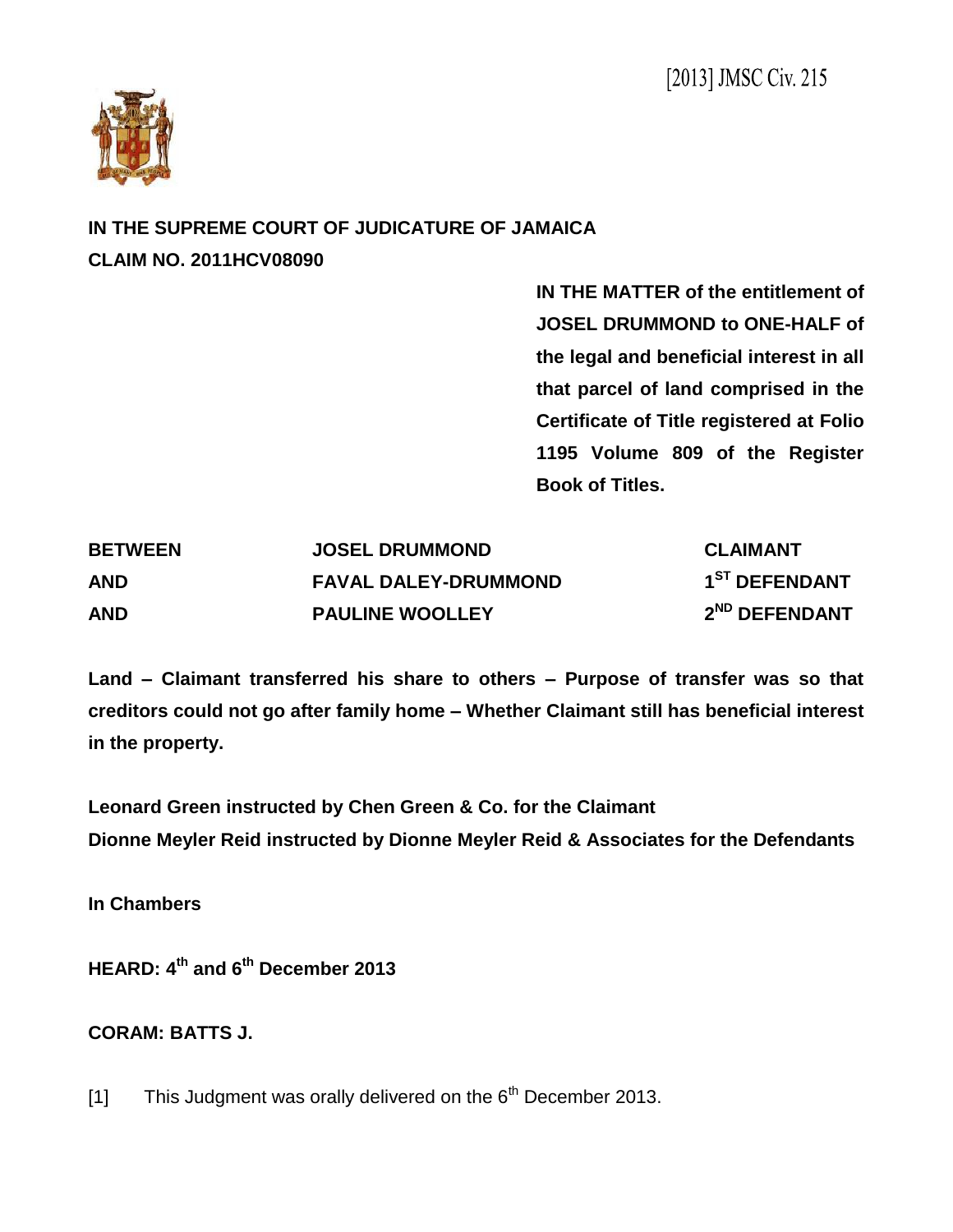- [2] On the morning that this trial in Chambers was to start the Claimant was absent. His attorney explained that the Claimant had been missing for several months. His family was of the view he was deceased. His counsel admitted however that there was not sufficient evidence, or passage of time, to have him presumed dead. He therefore applied for an adjournment of the trial.
- [3] Counsel for the Defendants opposed the application vigorously. She stated that one of her clients had come from abroad for the trial and that the Claimant's case was not arguable and had no possibility of success. She was prepared to try the case on the affidavits. Mr. Green indicated that if the Claimant's affidavits were to be used as his evidence without cross-examination then he was prepared to commence the matter.
- [4] The case therefore commenced on that basis. The Claimant's affidavits of the  $2^{nd}$ December 2011, 13<sup>th</sup> September 2012 and 21<sup>st</sup> March 2013 were therefore admitted as evidence. The Claimant then closed his case. The Defendants opened their case and the affidavits sworn to by the First Defendant Faval Daley-Drummond (after being sworn she described herself as Faval Daley) dated  $30<sup>th</sup>$  March 2013, 1<sup>st</sup> May 2013 and  $19<sup>th</sup>$  October 2012 were admitted as her evidence in chief. The 2<sup>nd</sup> Defendant Pauline Woolley also swore to these 3 affidavits and they also were her evidence in chief. Both witnesses were cross-examined. A bundle of documents (**Exhibit 1**) was by consent admitted into evidence. The Defendant's case was then closed. The parties made oral submissions.
- [5] It is fair to say that having read the affidavits and listened to the submissions I am satisfied that the Claimant must fail.
- [6] His claim is for a 50% beneficial interest in property known as part of Bruces Hill, Cove Pen, Whitehouse and Fustic Grove now called South Sea Park all in the parish of Westmoreland and being the Lot numbered 150 comprised in Certificate of Title registered at Volume 1195 Folio 809 of the Register Book of Titles. The Title is **Exhibit** "JS2" to his affidavit of the 2<sup>nd</sup> December 2011. That document reveals that the land was transferred by Transfer Np. 10499330 registered on the 10<sup>th</sup> day of February 1999 to Faval Drummond and Josel Drummond as tenants in common. Further that by Transfer No. 1260198 by gift registered on the  $17<sup>th</sup>$  November 2003 it was transferred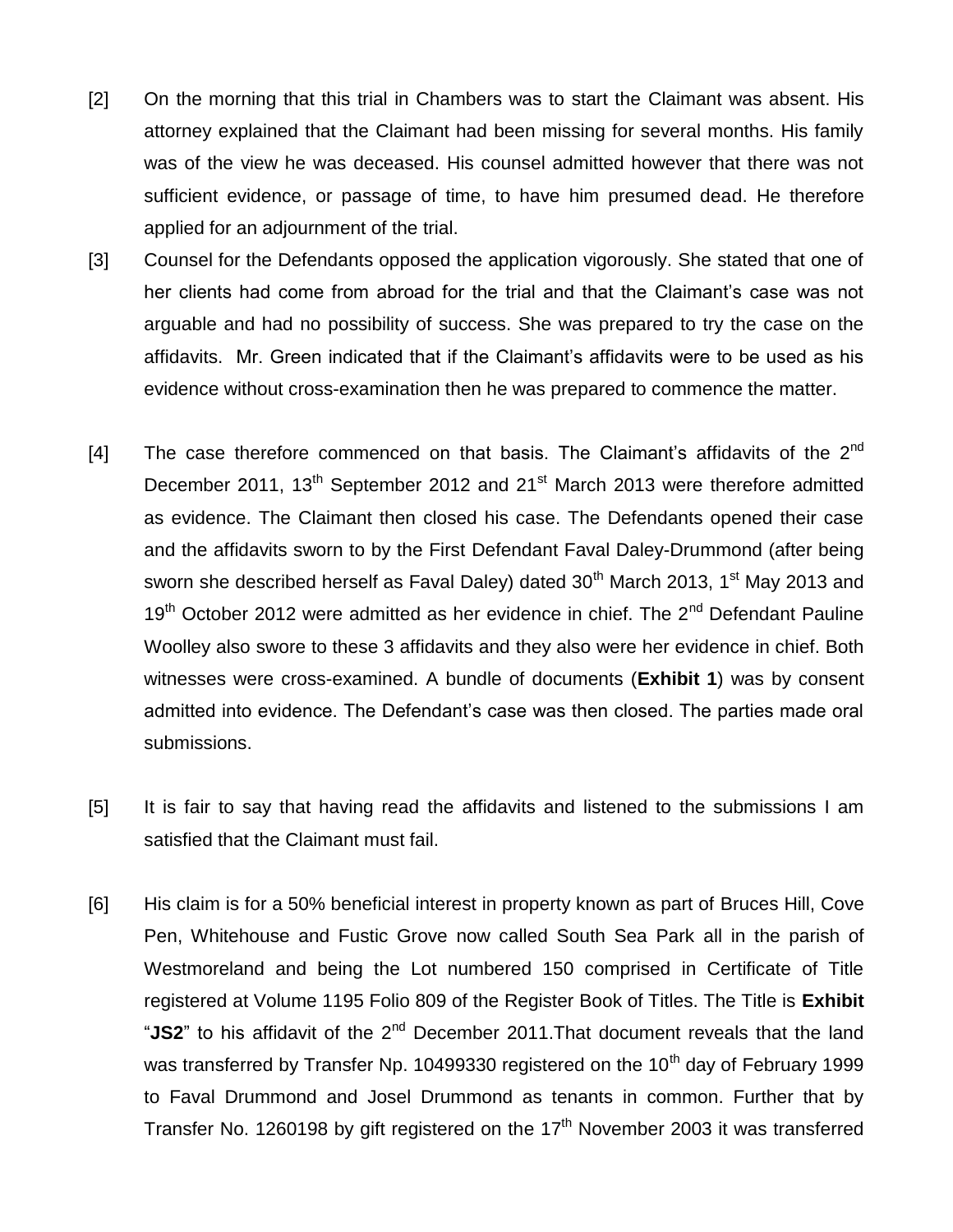to Faval R Drummond, Josel Drummond and Pauline Angella Woolley as joint tenants. Most importantly the land was further transferred by Transfer No. 1508766 by way of gift registered on the  $18<sup>th</sup>$  day of December 2007 to Faval R Drummond and Pauline Angella Woolley as joint tenants.

- [7] The 1<sup>st</sup> and 2<sup>nd</sup> Defendants are mother and daughter. The Claimant was married to the 1<sup>st</sup> Defendant in 1996; they were divorced in 2010. The 2<sup>nd</sup> Defendant was the Claimant's stepchild.
- [8] The Claimant contends that at all material times he held a beneficial interest in the said property. He stated that himself and the 1<sup>st</sup> Defendant were married in the United Kingdom and lived there until the year 2008 when they moved back to Jamaica. In his affidavit of the 21<sup>st</sup> March 2013 he states that the house was built by joint contributions of himself and the 1<sup>st</sup> Defendant. He maintains that at the time of purchase it was intended that the house would be their jointly owned family home.
- [9] The Claimant, quite candidly, admits the circumstances surrounding the transfer of the 18<sup>th</sup> December 2007. He states that in 2002 his business place was destroved by fire and he filed for bankruptcy in the United Kingdom. He says the  $1<sup>st</sup>$  Defendant suggested to him that he transfer his interest in the said land to herself and her daughter "*so that my creditors would not be able to go after our family home*". He said she promised she would never do anything to prejudice his interest and that they would both live in the house until they died. At paragraph 7 of the same affidavit he stated,

*"I agreed to transfer by way of gift my one-half interest in said house to the 1st and 2nd Defendants and myself as joint tenants."*

In paragraph 8 he states that the  $1<sup>st</sup>$  Defendant was still not happy with his name still on the property and therefore another transfer was done in 2007 so that,

*"the property was solely owned by the 1st and 2nd Defendants".*

- [10] The Claimant reaffirms the position in his affidavit of the  $21<sup>st</sup>$  March 2013 which contained the following:
	- a) Paragraph 8,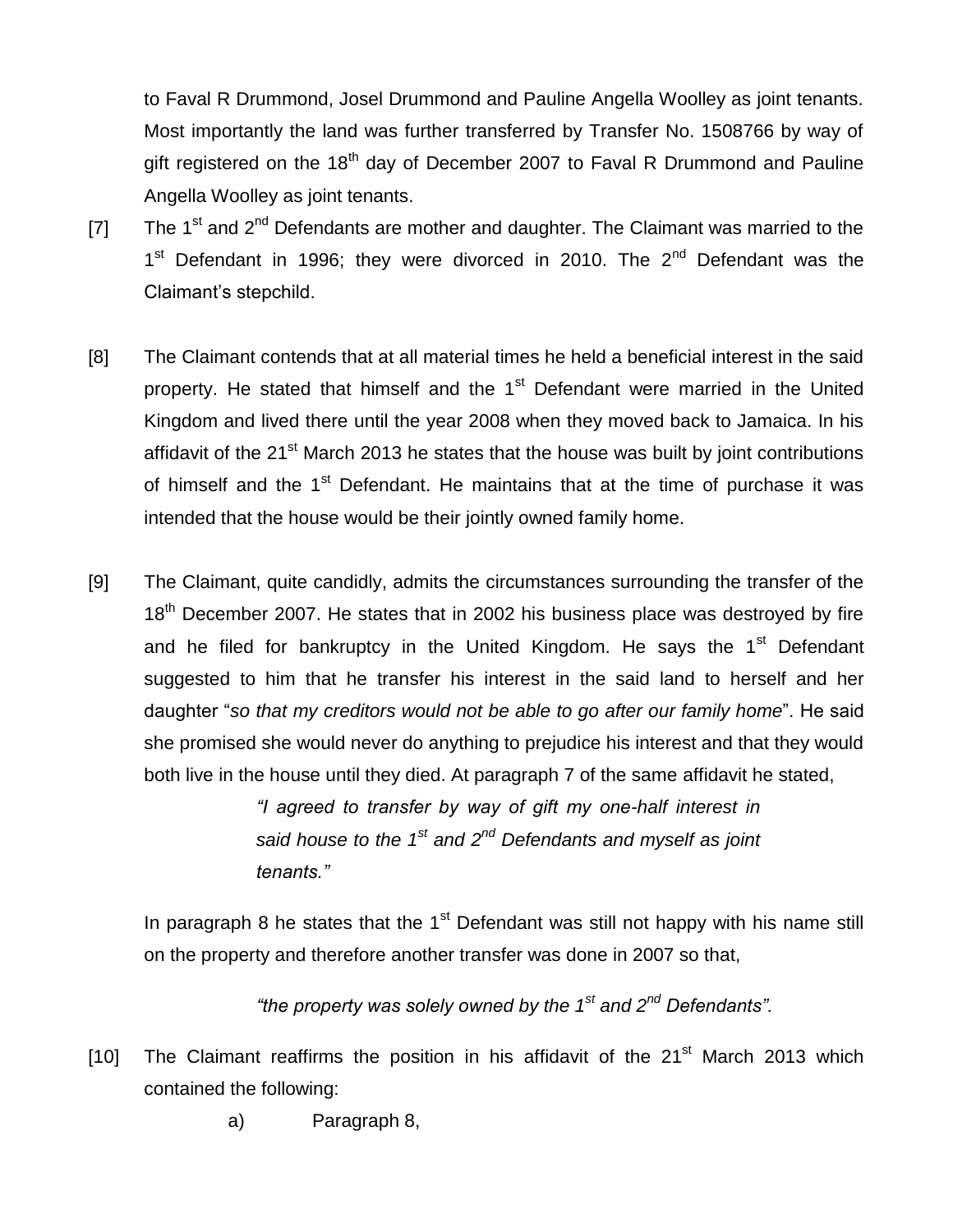*"It was my desire to protect the house and my trust and belief in our marriage that caused me to rely on the advice given by the 2nd Defendant who was much more educated than I am, she being a legal secretary and I was being advised by persons many of whom were lawyers, who were of the view that the best way to protect our interest in the family matrimonial home would be for me to take my name off the title in the light of all my financial difficulties."*

b) Paragraph 10,

*"The fear of losing my house was foremost in my mind since I had been financially deflated and feared that at my age, I would end up homeless if the land was not transferred to the defendants."*

## c) At paragraph 14.

After stating that he did not receive independent legal advice before signing the transfer he stated,

> *"I never told the defendants or anyone else that I signed the documents to avoid paying debts, rent arrears, and for evasion of tax returns. The only reason I signed the deed was to protect our family home on the advice I received from the financial advisers that if I did not do so the matrimonial family home may be in danger."*

- [11] For completeness I should indicate that the Claimant's affidavit also dealt with other matters. One of which was the circumstances in which he gave up possession of the said land. He says following a domestic altercation which became physical, the 1<sup>st</sup> Defendant took him to court for a protection order. He also states that the initial transfer was to himself and the 1<sup>st</sup> Defendant and their expressed intention was to own the property together.
- [12] The reason I am of the view that this claim must fail is the circumstances surrounding the Transfer of the  $18<sup>th</sup>$  December 2007. In the first place a transfer from the Claimant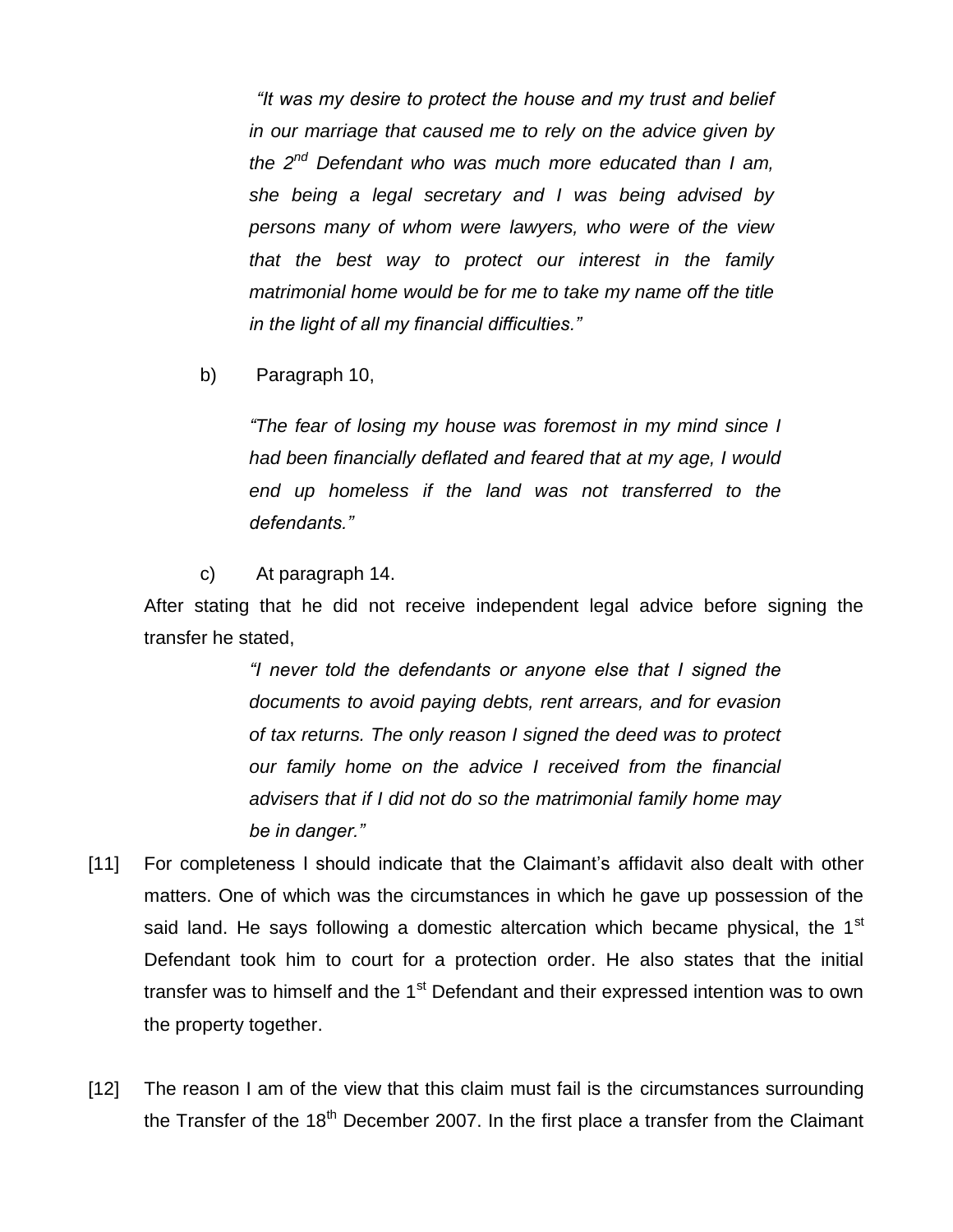creates a common law presumption of advancement in favour of his wife and stepdaughter. Even without that presumption the Claimant's explanation, as outlined above, means that he was fully aware that creditors might have come seeking out property he owned. Therefore, he decided to divest himself of ownership so as to frustrate any attempt at attachment. In order for this device to succeed his legal and beneficial interest will have had to be conveyed. This is because creditors might obtain orders with respect to legal and/or equitable interests and might even attach debts or outgoings from the property to which he may be beneficially entitled. If the Claimant is to be believed therefore the intention must have been to convey his interest in the property and hence avoid the prospect of losing his 50% share to creditors.

- [13] If this is so, and to the extent necessary I so find as a fact, then when he executed the transfer in question his interest was lawfully transferred to the Defendants. His claim in consequence fails.
- [14] Mr. Green for the Claimant advanced an interesting proposition. This was that what was of utmost importance was the Claimant's knowledge and intent. The intent said Mr. Green was clearly to part only with the legal interest whilst retaining a beneficial interest. He asks this court to find this was the joint intent and to create a constructive trust and declare that the Claimant's 50% share is held in trust. The first problem with this submission is that the Claimant has not said that he intended to retain a beneficial interest. Mr. Green submits this is to be inferred. If so then it seems to this court that what the parties to the transfer will have been engaged in is deception or some sort of fraud. This is so because the purpose of removing his name from the registered title whilst retaining an equitable interest was to represent to the world that he had no interest. Creditors or future creditors would see the title and leave well alone because the Claimant's name was not there and he had no caveat noted. Mr. Green submits that is perfectly legal. Honest persons he asserts are entitled to organize their affairs in a manner most beneficial to themselves.
- [15] That may well be so however if in so doing they conceal in order to deceive then a court of equity cannot be expected to facilitate such conduct. In other words, critical to the success of the Claimant's (on this alternative scenario) goal of avoiding creditors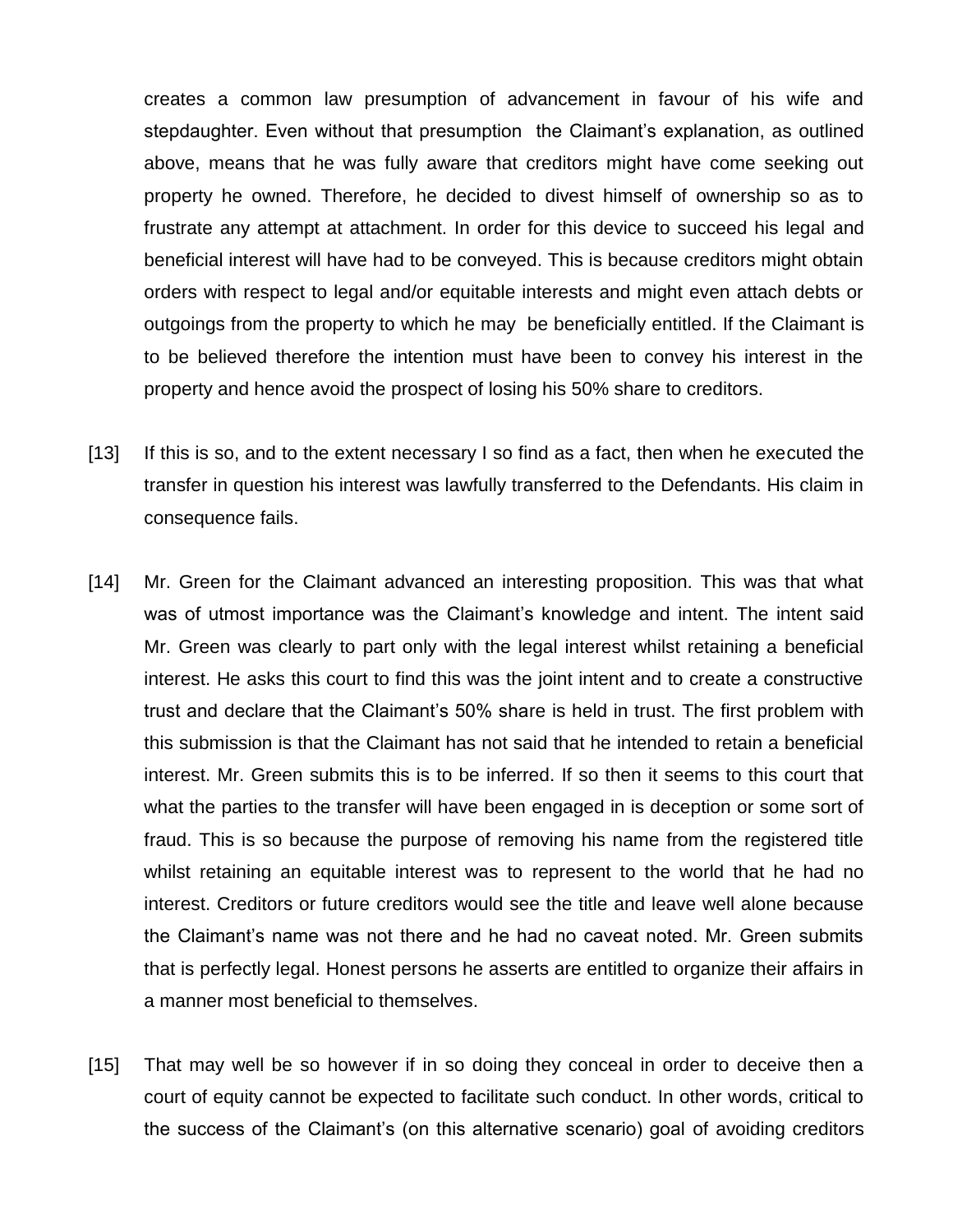(whether anticipated or actual) is the belief induced in the world at large that the Claimant had no proprietary interest in the said land. That inducement is by the removal of his name from the title. If Mr. Green's submission is accepted the Claimant will not have transferred his interest. The court, because of the secret joint intent at the time of transfer, must declare that the Claimant still has a 50% interest.

- [16] In my view, a court ought not to render assistance to the perpetuation of deception. The court will not give effect to an illegality. It has been decided that sometimes a court will ignore the existence of the illegality where not to do so will allow the perpetrator of the illegality to gain a benefit or where it may benefit another party to the illegality. This may have been a point to consider and of some moment were I of the view that the parties (both of them) did not intend to transfer legal and beneficial interest. I will not presume the parties intended to deceive anyone by effecting the transfer. I accept the Claimant at his word that he transferred his interest in order to save his home. This as I have said above, could only be successful if both legal and beneficial interests were transferred. I hold that this is what the Claimant did. His claim therefore fails.
- [17] I will for completeness, and in the event another court takes a contrary view, briefly speak to some other factual issues which arose. The Defendants attempted to say that the transfer of the  $10<sup>th</sup>$  February 1999 was the result of a lawyer's advice and there was not an intention to give an interest to the Claimant. On the evidence that is not a sustainable proposition. It is manifest that the parties were registered as tenants in common. Surely that is an indication of each having a separate interest. Secondly the 1<sup>st</sup> Defendant admitted in cross-examination that in 1999 at the time the land was bought she had decided to give the marriage another chance. They returned to Jamaica and she was expecting or hoping they would live as man and wife forever. This as we have seen was not to be. The Claimant received a 50% beneficial interest in February 1999. I however accept that the Claimant was not a major financial contributor. It was the  $1<sup>st</sup>$  Defendant who spent the bulk of money on the household and to purchase the property. Indeed on his own admission the Claimant was a bankrupt and had immigration and other problems. Finally the Defendants' counsel submitted that the Property Rights of Spouses Act cannot be prayed in aid because a